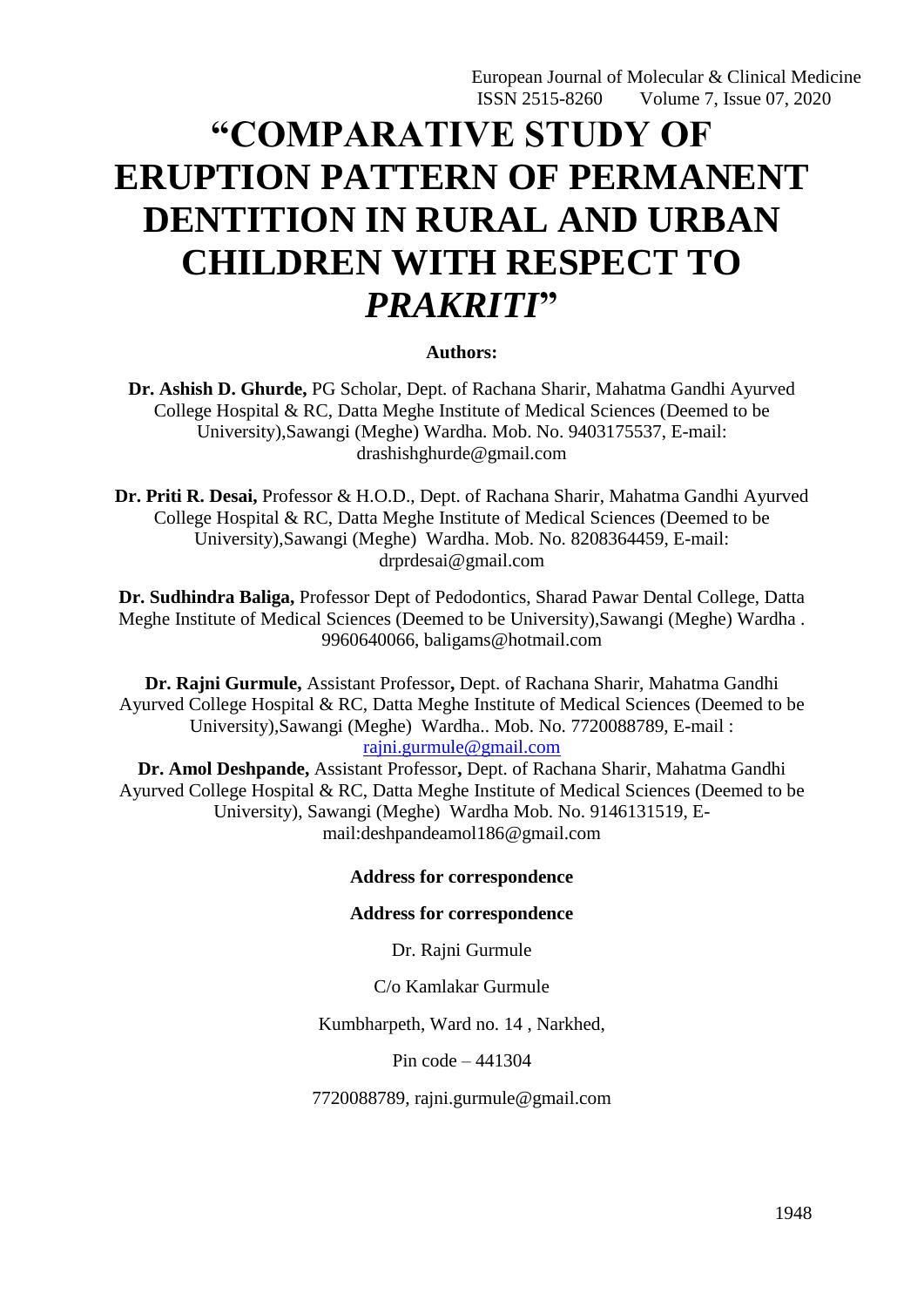# *Abstract:*

*Impacted teeth / Unerupted teeth or malalignment of teeth are common problems seen in the children, lack of awareness on dental care is a serious issue in India. As compared to the urban population, the unawareness is significantly observed in the rural population. Also the environmental factors, nutritional status & socioeconomic condition may be the predisposing factors in permanent dentition.While doing the Prakritiparikshan under various aspects, Danta is also considered for deciding the prakriti i.e Vataj, Pittaj and Kaphaj. However, there is mention of relation of eruption pattern of Danta and Prakriti. Objective :Comparison of the eruption pattern of permanent dentition in rural and urban children with respect to Prakriti. Material and Method : A cross sectional observational study was conducted wherein total 210 participants were taken, which included 105 participants each from rural and urban region. As mentioned in methodology, obtained data through observational study was statistically analysed for comparison of eruption pattern of permanent dentition in rural and urban children with respect to Prakriti. Result: The results were interpreted and it was found that no significant difference was found between the eruption pattern of permanent dentition. No association was found with respect to Prakriti in rural an urban area. Conclusion : It is concluded that, no significant difference was observed in the rural and urban children in regard to the eruption of permanent dentition. No association between eruption pattern of permanent dentition and Prakriti was established.*

*Key words : Danta, , Permanent dentition,Eruption time, rural , urban Prakriti*

# **Introduction:**

The prime motto of *Ayurveda* is preserving the health of those who are hale and hearty in order to lay the foundation of a disease free society. *Ayurveda* advocates the maintenance of a healthy life by one's own right action.<sup>[1]</sup>The healthy status has to be ensured right from the cradle to the grave, from pediatric to geriatric age (*Balyaawastha* to *Jaraawastha*). *Ahar* is one of the *Upstambh* for maintaining health as it aids *Dhatuposhan*.[2] *Ahar* taken is converted into the *Ahara Rasa* after proper digestion. The process of digestion initiates at the oral cavity where the *Dant (*teeth) plays a significant role in chewing. Oral health is very important and critical for one's overall health. Yet it is often neglected.Though there is a special mention about *Dantangatrogas* by *AcharyaSushrut.*[3]the structural aspect is not elaborated in *Ayurved* text except for description by *Acharya Kashyapa*. The permanent dentition is of utmost importance not only for the aesthetic purpose but more importantly for chewing and pronunciation of consonants. Impacted teeth / Unerupted teeth or malalignment of teeth are common problems seen in the children, lack of awareness on dental care is a serious issue in India. As compared to the urban population, the unawareness is significantly observed in the rural population. Also the environmental factors, nutritional status & socioeconomic condition may be the predisposing factors in permanent dentition.[4]

In *Ayurveda Acharya* has explained many fundamental concepts like *Marma, Angapratyanga* and *Prakriti*. With respect to present era there are many more evidences connecting the concepts of *prakriti* of *Tridosha* with chronic diseases, metabolic pathways, , and various genotypes.[5] *Prakriti* is hereditary feature of person which reflects anatomical, physiological and psychological aspect of that person. *Prakriti*is decided at the time of birth by dominance of *Dosha* in *Shukra* and *Shonita* and remain same till death. Different physical properties of individual changes as per dominance of *Dosha* in *Prakriti*.[6] *Prakriti Parikshan* is helpful in preventive and curative aspect of diseases. Depending on accuracy of diagnosis and severity of disease, it becomes easier to treat the disease considering the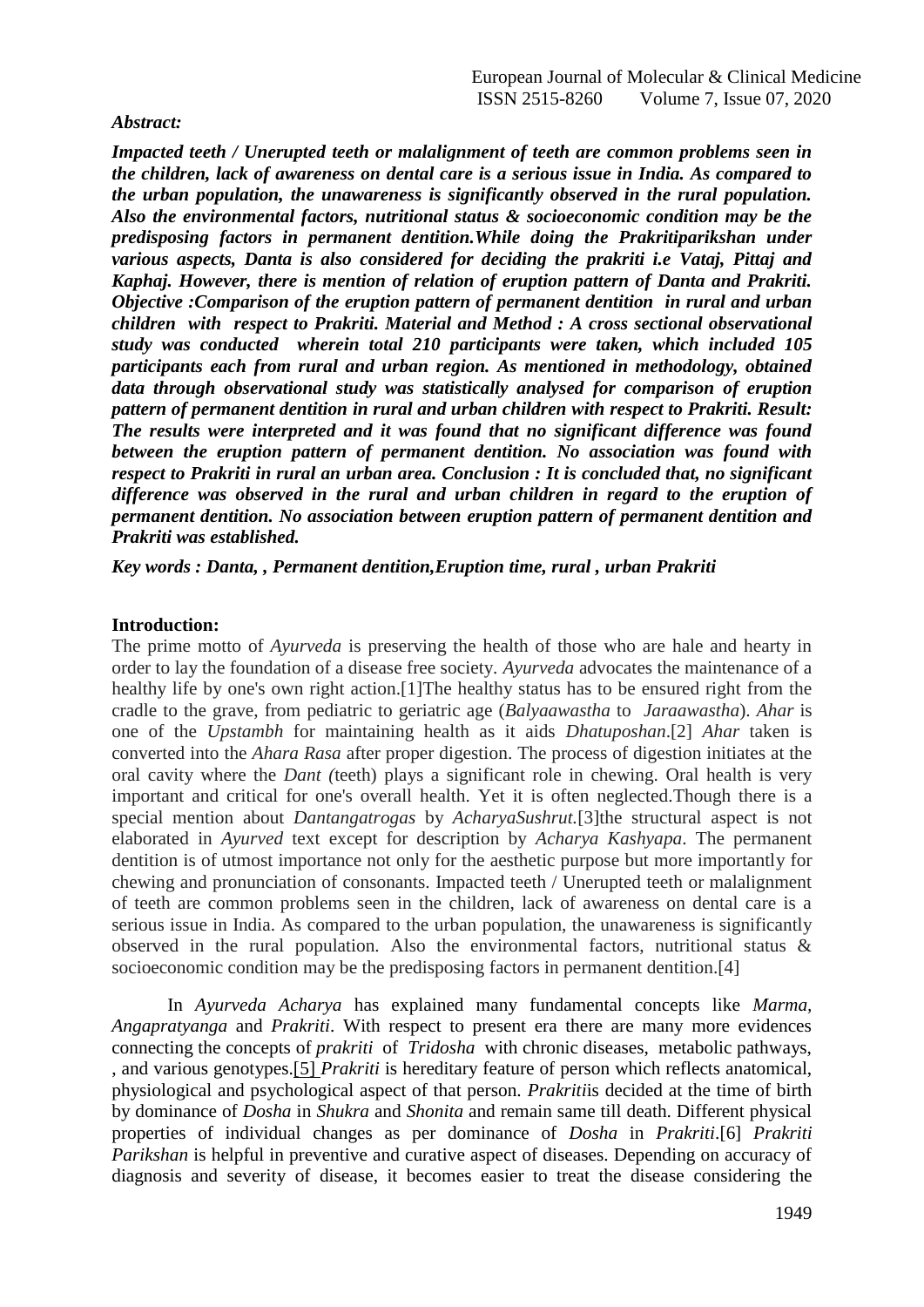*Prakriti.* It exhibits attribute of the prevailing *Dosha* in physiological physical, as well as psychological characteristics.[7] Thus, *Prakritiparikshan* is one of essential criteria for examination with respect to prevention and management of diseases. While doing the *Prakritiparikshan* under various aspects, *Danta* is also considered for deciding the *prakriti* i.e *Vataj*, *Pittaj* and *Kaphaj*. *Danta* is unique structure with the predominance of*Prithavi Mahabhuta*.[8] *Danta* is type of *Ruchakasthi* and is considered as *Updhatu* of *Asthi* by *Sharangdhara*.[9] *Kashyapa* has described the *Dantasampat Lakshane* means properties of ideal teeth. According to Ayurveda, tooth erupt in normal healthy child  $8<sup>th</sup>$  months onward and *Asthi* and *Majja Dhatu* are primarily involved in *Dantotpatti*. (eruption of tooth) [10]Information regarding *Danta* that is teeth is available in Ayurvedic text but is present in scattered manner.[11] *Danta* characteristics also varies with respect to different *Prakruti.*For example, in *Vata* dominant *Prakriti, Danta* are *Parusha, Tanu,Ruksha* and *Alpa*.However, there is no mention of relation of eruption pattern of *Danta* and *Prakriti*. The study is a humble effort to study eruption pattern of permanent dentition in rural and urban children with respect to *Prakriti*

# **Material And Methodology :**

 Present study was done in Wardha region for the period of 24 months. The data was collected through health check up camps from Pre-primary, Primary schoolsand Dental outpatient department representingsubjects within age group of 6-13 yrs old.Subjectswere selected randomly. Informed consent was taken from authority of institute through proper channel and fromparents whoever concerned.Total 210 subjects, which included 105 children from rural area and 105 from urban area. Each group of 105 children comprised of seven subgroups with a class interval of one year ranging from 6 to 13 years. Children suffering from anydisease or malnutrition were excluded. All the children were subjected to dental examination before recruitment and those whose crown of teeth was fully eruptedi.e. completely seen in oral cavity afterpenetrating the gingiva were included in the study. The researcher had undergone training for dental examination at the department of Pedodontics at the constituent Dental college of the university.

#### **Method of collection of data:**

The observations were recorded in the case record form, which comprised of three parts, first included the demographic profile, Second consisted of data regarding, eruption pattern of permanent dentition and clinical examination of teeth and third regarding *Prakriti parikshan*.. On examination the eruption pattern, colour of tooth, shape of tooth, duration of dentition were observed.

# **Statistical analysis** :

As mentioned in methodology, obtained data was statistically analysed by searching for Comparison of the eruption pattern of permanent dentition in rural and urban children with respect to *Prakriti*. Statistical analysis was done by using chi square test and software used in the analysis was SPSS 22.0 version and GraphPad Prism 7.0 version and  $p<0.05$  is considered as level of significance.

#### **Observation and results:**

In the seven subgroups in rural area, participants were maximum female except for age group 11 to 12 years. However in urban area the male participants exceeded the females except for age group 12-13 years. ( Table no. 1). The participants in the rural area were from middle and low income group whereas in urban they were from upper and middle income group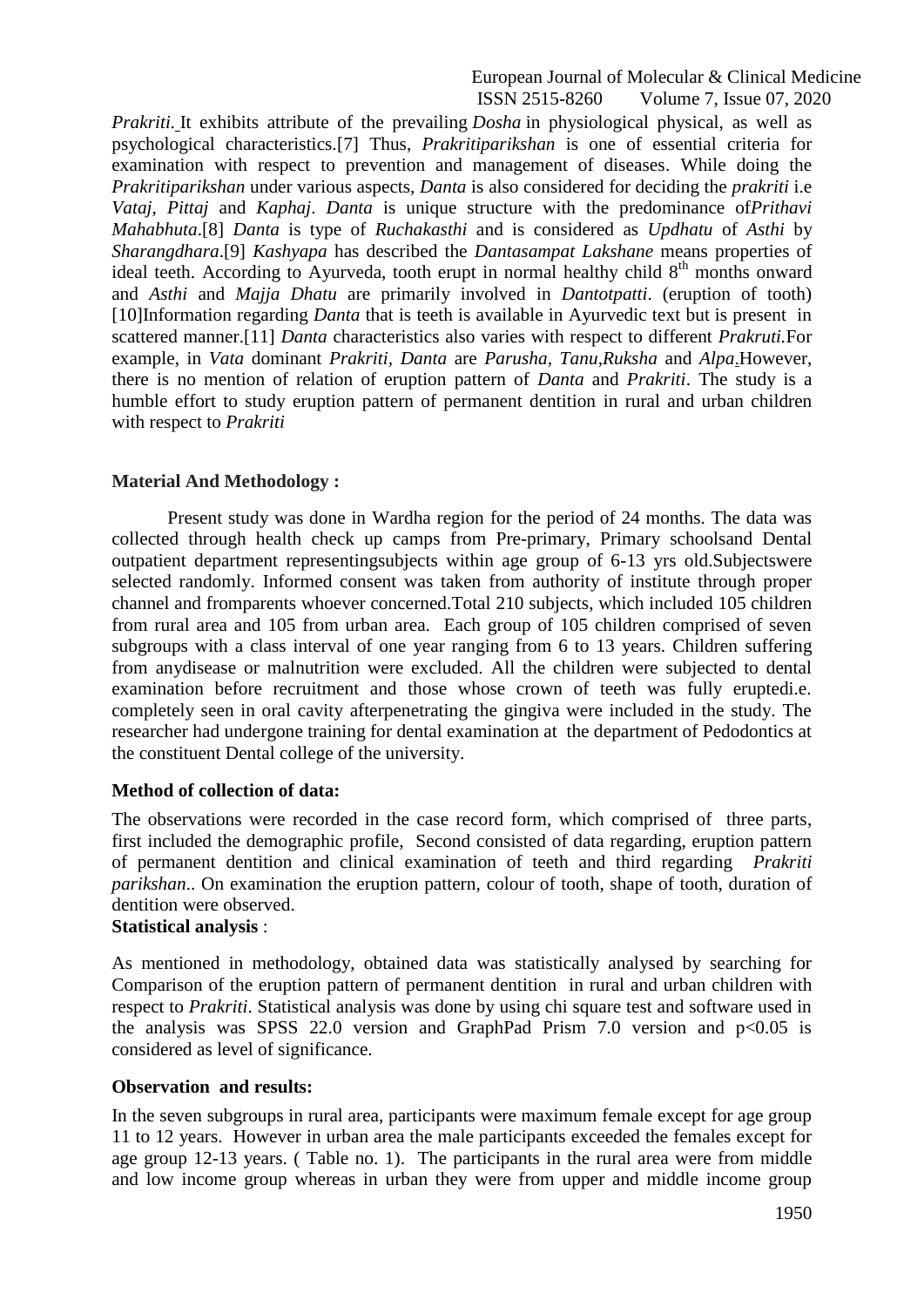(Table 2). In regard to consumption of milk, which is a source of calcium , strongly recommended for appropriate development of teeth, maximum children in rural and urban area in the age group of 6 to 10 years were taking dughdahar , however this number decreased from 10 years onwards in both the groups , more in the rural area. ( Table no. 3). Maximum participants were following mixed type of diet. ( Table no. 4 ). On observation of eruption of teeth , it was observed that in almost all participants from both rural and urban area, the eruption of specific teeth was as per the age mentioned for its eruption. ( Table no. 5)In the assessment of prakriti more than 60 % were of kaphapittaj prakriti followed by vata pittaj and kapha vataj prakriti. ( Table no. 6). No association was found with eruption of permanent dentition with prakriti in both rural and urban children ( Table no. 7)

# **Discussion :**

**Gender:**Out of 210 children 105 from rural area and 105 from urban area. In the rural area, there were more female as compared to that of male whereas in urban area, males exceeded the female.(Table no. 1) Kashyapa has described that early eruption of teeth occurs in female as compared to male.[12] Contrast to our findings and similar to the statement of kashyapa, study by Lorey R, Cecers S, Lesaffre E Declerck D. reported early eruption in female as compared to male.[13]However, no such findings were observed in our study. No significant difference was found in relation to gender. There is no significant result for rural and urban area individually and also there is no significant result for comparison of eruption pattern of dentitionwith reference to gender in the given age group.Thus we did not findany difference in tooth eruption in rural and urban area as per gender.

**Socio economic status :** Children from higher socio economic backgrounds show earlier tooth emergence as compare to that of lower.[14]But, in present study we found there is no difference in tooth eruption in rural and urban area as per socioeconomic status.

Considering the socioeconomic status of the rural and urban population P value was found to be significant in the rural area. This may be due to no participant in the rural area belonged to the upper socioeconomic status and only 1/4th them belonging to middle socioeconomic status and maximum 3/4th population belonging to lower socioeconomic status. This may be due to no participant in the urban area belonged to the lower socioeconomic status and only 1/2th them belonging to middle socioeconomic status.In urban area, the observations were totally contrast with no participant in lower socio economic group.Result was significant in rural area and non significant in urban area. Comparative result for eruption pattern according to socio-economic status of rural and urban area was not significant. (table 2)

**Dugdhahar :**Dugdhaharmeans inclsion of milk and milk products in diet. Milk is rich soure of calcium and proteins. It is one of the essential factor for teeth remineralization.[15]In present study we found that there is no difference in tooth eruption in rural and urban area as per *Dugdhahar* as children in both the groups were taking *Dugdhahar* which is one of the source of calcium. We observed number ofchildren taking *Dugdhahar* decreased with increasing age. This may be due to as they prefer to take full diet as compared to milk.In present study we found there is no difference in tooth eruption in rural and urban area as per *Dugdhahar*. It was hypothesized that the children in rural area may not taking milk due to low socioeconomic status. However it was found that the socioeconomic status did not affect the nutrition of the children from rural area.

**Type of Diet :**Diet play important role in the eruption pattern of teeth in children. In present study, we found children taking purely veg and mix diet, in age group taken for study in both rural and urban area.In our study it was observed that in rural area the participants consuming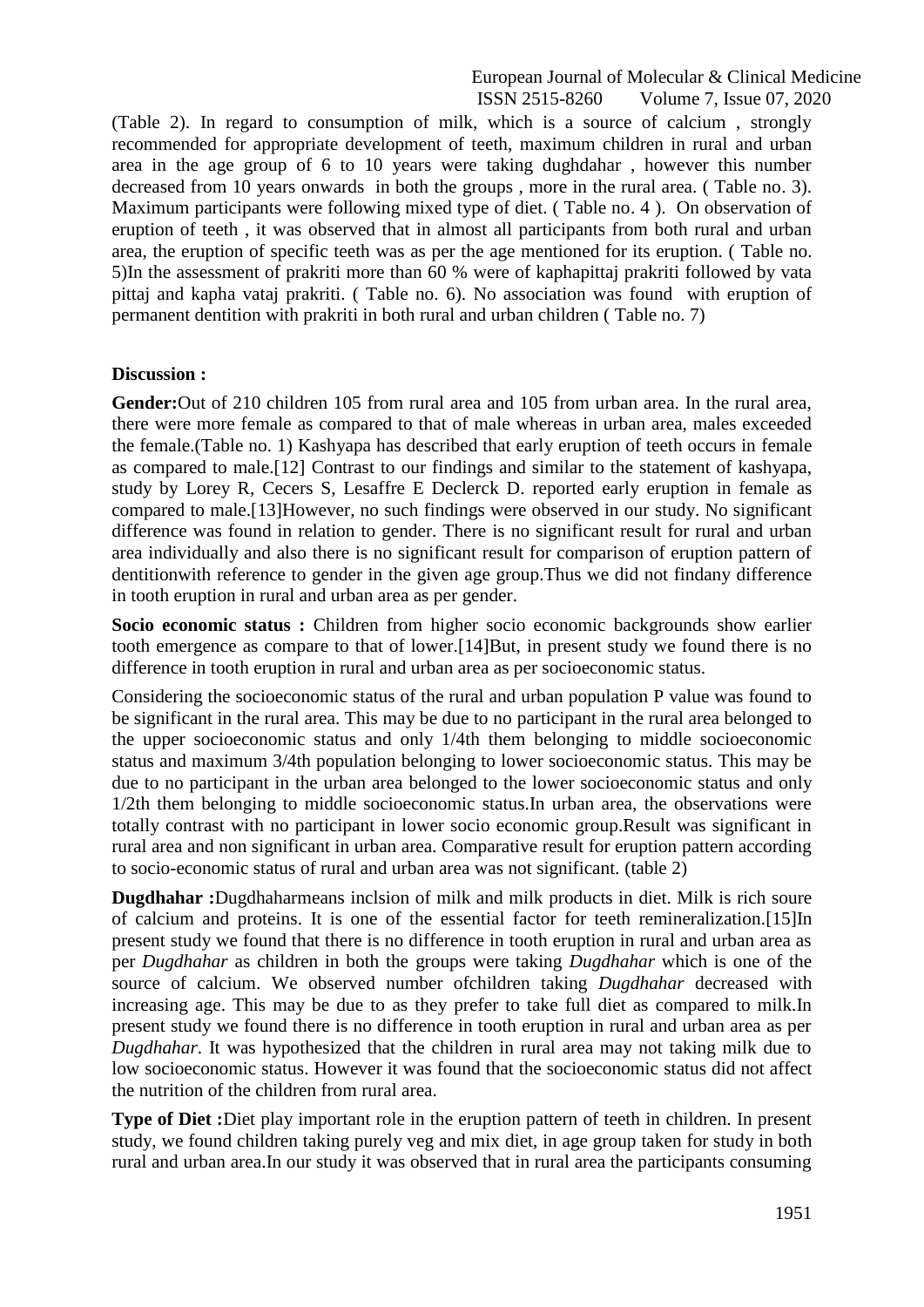mixed diet (80%) exceeded the children consuming pure vegetarian food. The same was observed in urban area, the percent of pure veg was 40% and mixed veg was 60%.

There was not significant result with respect to diet in rural and urban area individually and also there was not significant result in comparison between rural and urban area. This may be due to smaller sample size of each group. In present study we found there is no difference in tooth eruption in rural and urban area as per diet. (Table no. 4)

**Type of** *prakriti* **:** Maximum number of participants belonged to *Kapha pittaj prakriti*  followed by *Kapha vataj prakriti* and *vata pittaj prakriti.* No participants with dominance of *Pitta* i.e, *Pittavataj* and *Pittakaphaj* ware found. Also no children *Vatakaphaj prakriti* were found.

In present study we found there is no difference in tooth eruption in rural and urban area as per type of *prakriti*. (Table no. 5)

**Correlation of eruption pattern of permanent dentition with** *prakriti* **:** Prakriti is a phenotypic phenomenon. It results from a typical genotype.[16] Few of the related studies were reviewed<sup>[17,18]</sup>. On observation of eruption of permanent dentition in rural and urban population in relation to *prakriti*, no association was observed. In our study maximum number of participant belonged to *Kapha pittaj prakriti* followed by *Kapha vataj prakriti* and *Vata pittaj prakriti* respectively. No specific observation in regards to eruption of permanent teeth in relation to *prakriti* was found. This may be due to very small sample size in each group. In present study Comparison of eruption pattern of permanent dentition with respect to *prakriti* in between rural and urban area is significant in *Kapha pittaj prakriti.*(Table no. 6)

**Eruption of teeth :** In present study we found proper eruption of all types of teeth occurred at the given ages in both rural and urban area, there was no as such difference in eruption of teeth in rural and urban area. In present study Comparison of eruption of teeth in between rural and urban area is found to be non-significant. (table 7)

# **Conclusion:**

Based on the observations of our study, it is concluded that, no significant difference was observed in the rural and urban children in regard to the eruption of permanent dentition.

No association between eruption pattern of permanent dentition and *prakriti* was established.

#### **Acknowledgements:**

I acknowledged the support and guidance of my guide Dr. Priti Desai, all faculty members & colleague of my department. I also thankful the participant for their active participation and co-operation.

# **References:**

- [1] SharmaP.V., Charak Samhita, Agnivesha 1/41 Dirghajivitiya Adhyay, Choukhambha Sanskrit Pratishthan Varanasi,Vol. I Revised Publication 2013 P. l 1-12
- [2] Shrma P. V. TriyeshniyaAdhyay,Charaksamhitn, Sutrasthan,Vol -1,Choukhambha Sanskrit Pratishthan Varanasi, P. 171- 72
- [3] Shrmar.V.MukhrogChikitsaAdhyay (The Management of the oral cavity diseases)Sushrut Samhita,ChoukhambhaVishvabharti Publication, P.340-344
- [4] Modern article from intemet variation in time of permanent among urban and rural Jordanian school children Ashia shaweesli ,BDS PhD 14102/2017
- [5] Dey S, Pahwa P. Prakriti and its associations with metabolism, chronic diseases, and genotypes: possibilities of new born screening and a lifetime of personalized prevention. Journal of Ayurveda and Integrative Medicine. 2014 Jan;5(1):15.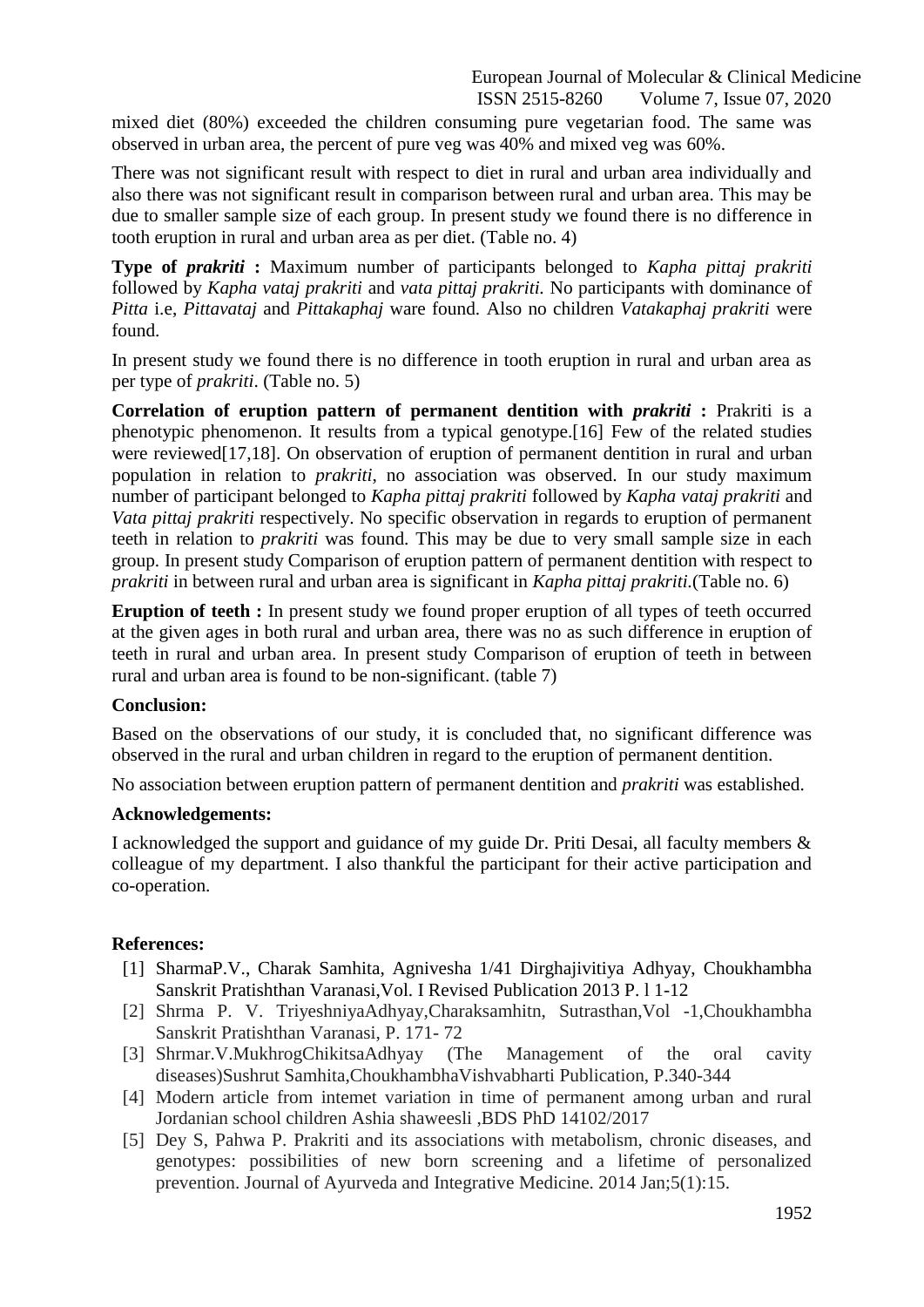- [6] Joshi K, Kadam RS, Kharghar NM. AYURVEDA'S APPROACH OF DIET & LIFESTYLE MANAGEMENT BASED ON DOSHAJ PRAKRUTI.
- [7] Bhalerao S, Deshpande T, Thatte U. Prakriti (Ayurvedic concept of constitution) and variations in platelet aggregation. BMC complementary and alternative medicine. 2012 Dec;12(1):1-5.
- [8] Ghurde A, Desai PR, Gurmule R. EXPLORING THE CONCEPT OF DANTA SHARIR IN AYURVEDA AND ITS ASSOCIATION WITH MODERN SCIENCE-A REVIEW. Paripex-Indian Journal Of Research. 2019 Oct 5;8(9).
- [9] Soni G, Lahange S, Bhatnagar V, Bhatnagar SK, Herswani I. A Study of Asthi Sharir In Context of Various Types of Asthi Described In Ayurvedic Samhitas. Journal of Ayurveda.:105.
- [10]Kumar G, Khajuria D, Raskar SC, Meti R. AN AYURVEDIC APPROACH TOWARDS DENTITION AND DENTAL CARE: CRITICAL REVIEW.
- [11]Chaitra S. A Structural Study of Danta Sampat in Dwidoshaja Prakruti Individuals.
- [12]Tiwari P.V. Kashyapsamhita (Sutrasthan), Dantajanmikaadhyaya, Chaukhambha Vishwabharti ,Varanasi 2008, P. 16-19. Ka.Su. 20/5
- [13] Leroy R, Cecere S, Lesaffre E, Declerck D. Variability in permanent tooth emergence sequences in Flemish children. Eur J Oral Sci 2008;116:11-7.
- [14]Kutesa AM, Ndagire B, Nabaggala GS, Mwesigwa CL, Kalyango J, Rwenyonyi CM. Socioeconomic and nutritional factors associated with age of eruption of third molar tooth among Ugandan adolescents. Journal of forensic dental sciences. 2019 Jan;11(1):22.
- [15]Merritt J, Qi F, Shi W. Milk helps build strong teeth and promotes oral health. Journal of the California Dental Association. 2006 May;34(5):361-6.
- [16]Balkrishna A, Singh K, Karthikeyan N. Prevalence of dental disorders based on Tridosa concept of Ayurveda: a clinical study. J Dent Maxillofacial Res. 2019;2(4):86-90.
- [17]Sudhindra Baliga, M. "Child's First Dental Visit in India: A Reappraisal." Journal of Indian Society of Pedodontics and Preventive Dentistry 37, no. 2 (2019): 113–14. [https://doi.org/10.4103/1319-2442.261335.](https://doi.org/10.4103/1319-2442.261335)
- [18]Baliga, S.M. "Smart Pediatric Dentistry: We Have Come a Long Way!" Journal of the Indian Society of Pedodontics and Preventive Dentistry 38, no. 1 (2020): 1. [https://doi.org/10.4103/JISPPD.JISPPD\\_122\\_20.](https://doi.org/10.4103/JISPPD.JISPPD_122_20)

|  | Table no. 1: Distribution of children in rural and urban area according to gender |  |  |  |  |  |  |
|--|-----------------------------------------------------------------------------------|--|--|--|--|--|--|
|  |                                                                                   |  |  |  |  |  |  |

|             | Rural Area   |               | Urban Area |            |  |  |
|-------------|--------------|---------------|------------|------------|--|--|
| Age Group   | Male         | Female        | Male       | Female     |  |  |
| $6-7$ yrs   | 6(40%)       | $9(60\%)$     | $12(80\%)$ | 3(20%)     |  |  |
| $7-8$ yrs   | 4(26.67%)    | $11(73.33\%)$ | 10(66.67%) | 5(33.33%)  |  |  |
| $8-9$ yrs   | $6(40\%)$    | $9(60\%)$     | 11(73.33%) | 4(26.67%)  |  |  |
| $9-10$ yrs  | $6(40\%)$    | $9(60\%)$     | 7(46.67%)  | 8(53.33%)  |  |  |
| $10-11$ yrs | 7(46.67%)    | 8(53.33%)     | $9(60\%)$  | $6(40\%)$  |  |  |
| $11-12$ yrs | $9(60\%)$    | 6(40%)        | $12(80\%)$ | 3(20%)     |  |  |
| $12-13$ yrs | $2(13.33\%)$ | 13(86.67%)    | 5(33.33%)  | 10(66.67%) |  |  |

• X2-Value = 8.31, p-value =  $0.21$ , NS, p $> 0.05$ 

# **Table no. 2: Distribution of children in rural and urban area according to socioeconomic status.**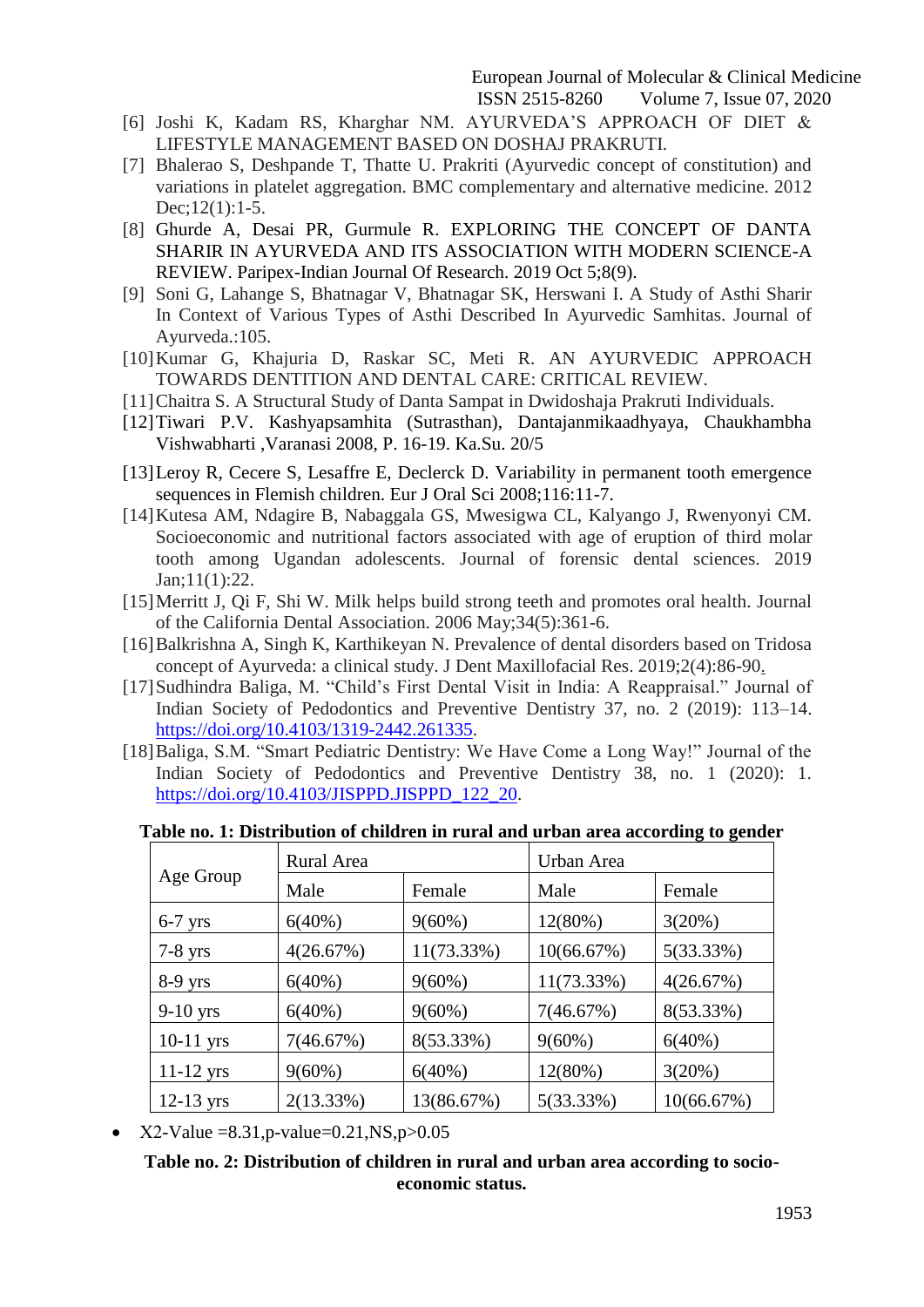| Age         | <b>Rural Area</b> |           |            | Urban Area |            |         |
|-------------|-------------------|-----------|------------|------------|------------|---------|
| Group       | Upper             | Middle    | Low        | Upper      | Middle     | Low     |
| $6-7$ yrs   | $0(0\%)$          | 4(26.67%) | 11(73.33%) | 5(33.33%)  | 10(66.67%) | $0\%$ ) |
| $7-8$ yrs   | $0(0\%)$          | 3(20%)    | $12(80\%)$ | 5(33.33%)  | 10(66.67%) | $0\%$ ) |
| $8-9$ yrs   | $0(0\%)$          | 2(13.33%) | 13(86.67%) | $6(40\%)$  | $9(60\%)$  | $0\%$ ) |
| $9-10$ yrs  | $0(0\%)$          | 4(26.67%) | 11(73.33%) | 7(46.67%)  | 8(53.33%)  | $0\%$ ) |
| $10-11$ yrs | $0(0\%)$          | 4(26.67%) | 11(73.33%) | 7(46.67%)  | 8(53.33%)  | $0\%$ ) |
| $11-12$ yrs | $0(0\%)$          | 8(53.33%) | 7(46.67%)  | 6(40%)     | $9(60\%)$  | $0\%$ ) |
| $12-13$ yrs | $0(0\%)$          | $0(0\%)$  | 15(100%)   | 5(33.33%)  | 10(66.67%) | $0\%$ ) |

• X2-Value =13.13, p-value= $0.0411$ , S, p< $0.05$ 

**Table no. 3 : Distribution of children in rural and urban area according to** *Dugdhahar*

|             | Rural Area |                | Urban Area |                |  |  |
|-------------|------------|----------------|------------|----------------|--|--|
| Age Group   | Yes        | N <sub>0</sub> | Yes        | N <sub>0</sub> |  |  |
| $6-7$ yrs   | 14(93.33%) | 1(6.67%)       | 15(100%)   | $0\%$ )        |  |  |
| $7-8$ yrs   | 10(66.67%) | 5(33.33%)      | 15(100%)   | $0\%$ )        |  |  |
| $8-9$ yrs   | 12(80%)    | 3(20%)         | 14(93.33%) | 1(6.67%)       |  |  |
| $9-10$ yrs  | 10(66.67%) | 5(33.33%)      | 13(86.67%) | 2(13.33%)      |  |  |
| $10-11$ yrs | $9(60\%)$  | $6(40\%)$      | 11(73.33%) | 4(26.67%)      |  |  |
| $11-12$ yrs | 7(46.67%)  | 8(53.33%)      | 12(80%)    | 3(20%)         |  |  |
| $12-13$ yrs | 8(53.33%)  | 7(46.67%)      | 10(66.67%) | 5(33.33%)      |  |  |

• X2-Value =10.20, p-value =  $0.06$ , NS, p >  $0.05$ 

**Table no. 4 : Graphical distribution of children in rural and urban area according to type of diet.**

| Age         | <b>Rural Area</b> |                  | Urban Area |                  |  |
|-------------|-------------------|------------------|------------|------------------|--|
| Group       | Vegetarian        | Mixed Vegetarian | Vegetarian | Mixed Vegetarian |  |
| $6-7$ yrs   | 5(33.33%)         | 10(66.67%)       | $6(40\%)$  | $9(60\%)$        |  |
| $7-8$ yrs   | 2(13.33%)         | 13(86.67%)       | 5(33.33%)  | 10(66.67%)       |  |
| $8-9$ yrs   | 4(26.67%)         | 11(73.33%)       | 4(26.67%)  | 11(73.33%)       |  |
| $9-10$ yrs  | 3(20%)            | 12(80%)          | 5(33.33%)  | 10(66.67%)       |  |
| $10-11$ yrs | 2(13.33%)         | 13(86.67%)       | 7(46.67%)  | 8(53.33%)        |  |
| $11-12$ yrs | 2(13.33%)         | 13(86.67%)       | $6(40\%)$  | $9(60\%)$        |  |
| $12-13$ yrs | 1(6.67%)          | 14(93.33%)       | 3(20%)     | 12(80%)          |  |

• X2-Value =  $5.12$ ,  $p$ -value =  $0.52$ ,  $NS$ ,  $p > 0.05$ 

**Table no. 5: Distribution of children in rural and urban area according to** *Prakriti***.**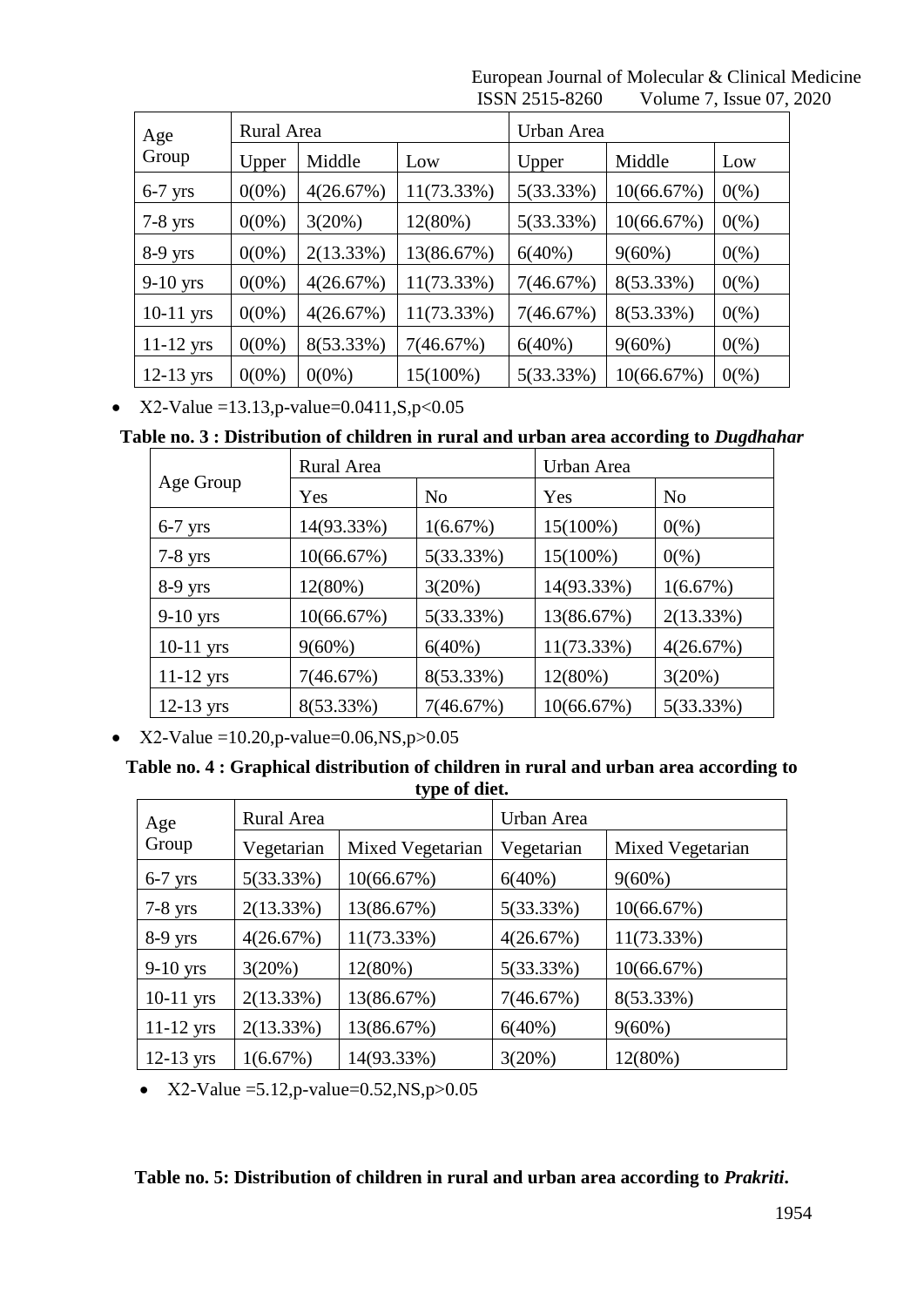| Age         | Rural Area  |              |              | Urban Area  |               |              |  |
|-------------|-------------|--------------|--------------|-------------|---------------|--------------|--|
| Group       | Vata pittaj | Kapha Pittaj | Kapha vataj  | Vata pittaj | Kapha Pittaj  | Kapha vataj  |  |
| $6-7$ yrs   | 1(6.67%)    | 12(80%)      | 2(13.33%)    | 2(13.33%)   | $11(73.33\%)$ | $2(13.33\%)$ |  |
| $7-8$ yrs   | 2(13.33%)   | 10(66.67%)   | 3(20%)       | 2(13.33%)   | 8(53.33%)     | 5(33.33%)    |  |
| $8-9$ yrs   | 3(20%)      | 10(66.67%)   | $2(13.33\%)$ | 1(6.67%)    | 10(66.67%)    | 4(26.67%)    |  |
| $9-10$ yrs  | 3(20%)      | 5(33.33%)    | 7(46.67%)    | 3(20%)      | 10(66.67%)    | 2(13.33%)    |  |
| $10-11$ yrs | 2(13.33%)   | 10(66.67%)   | 3(20%)       | 2(13.33%)   | $12(80\%)$    | 1(6.67%)     |  |
| $11-12$ yrs | 4(26.67%)   | 6(40%)       | 5(33.33%)    | 4(26.67%)   | 7(46.67%)     | 4(26.67%)    |  |
| $12-13$ yrs | 5(33.33%)   | 8(53.33%)    | 2(13.33%)    | 2(13.33%)   | $9(60\%)$     | 4(26.67%)    |  |

• X2-Value =  $8.31$ , p-value =  $0.75$ , NS, p $> 0.05$ 

# **Table no. 6: Correlation of eruption pattern of permanent dentition with** *prakriti* **:**

Following table shows the distribution of children in rural and urban area according to eruption pattern of permanent dentition with *prakriti* according to age group.

| Age              | Jaw          | <b>Standa</b>                             | <b>Rural Area</b>         |                              |                   | <b>Urban Area</b> |                    |                             |
|------------------|--------------|-------------------------------------------|---------------------------|------------------------------|-------------------|-------------------|--------------------|-----------------------------|
| <b>Gro</b><br>up |              | rd<br><b>Eruptio</b><br>$\mathbf n$       | Vata<br>pittaj            | Kapha<br>Pittaj              | Kapha<br>vataj    | Vata<br>pittaj    | Kapha<br>Pittaj    | Kapha<br>vataj              |
| $6 - 7$          | Upper<br>jaw | 1 <sup>st</sup><br>Molar<br>(M1)          | 1(6.67%)                  | 10(66.67)<br>$%$ )<br>$2-N0$ | 2(13.33)<br>$%$ ) | 2(13.33)<br>$%$ ) | 11(73.33)<br>$%$ ) | 2(13.33)<br>$%$ )           |
|                  | Lower<br>jaw | Central<br>Incisor<br>(11)                | 1(6.67%)                  | $12(80\%)$                   | 2(13.33)<br>$%$ ) | 2(13.33)<br>$%$ ) | 11(73.33)<br>$%$ ) | 2(13.33)<br>$%$ )           |
|                  |              | 1 <sup>st</sup><br>Molar<br>(Ml)          | 1(6.67%)                  | 10(66.67<br>$\%$ )<br>$3-N0$ | $1-N0$            | 2(13.33)<br>$%$ ) | 11(73.33)<br>$%$ ) | 2(13.33)<br>$%$ )           |
| $7 - 8$          | Upper<br>jaw | Central<br>Incisor(1)<br>$\left( \right)$ | 1(6.67%)<br>$) 1-No$      | $9(60\%)$<br>$1-N0$          | 3(20%)            | 2(13.33)<br>$%$ ) | 8(53.33%)          | 4(26.67)<br>$%$ )<br>$1-N0$ |
|                  | Lower<br>jaw | Lateral<br>Incisor(1)<br>2)               | $\overline{2}$<br>(13.33% | 10<br>(66.67%)               | 3(20%)            | 2(13.33)<br>$%$ ) | 8(53.33%)          | 4(26.67<br>$%$ )<br>$1-N0$  |
| $8-9$            | Upper<br>jaw | Lateral<br>Incisor(1)<br>2)               | 3(20%)                    | 10(66.67<br>$%$ )            | 3(20%)            | 1(6.67%)          | 10(66.67<br>$%$ )  | 4(26.67)<br>$%$ )           |
|                  | Lower<br>jaw | $\blacksquare$                            |                           |                              |                   |                   |                    |                             |

**Table 6: Correlation of eruption pattern of permanent dentition with** *prakriti*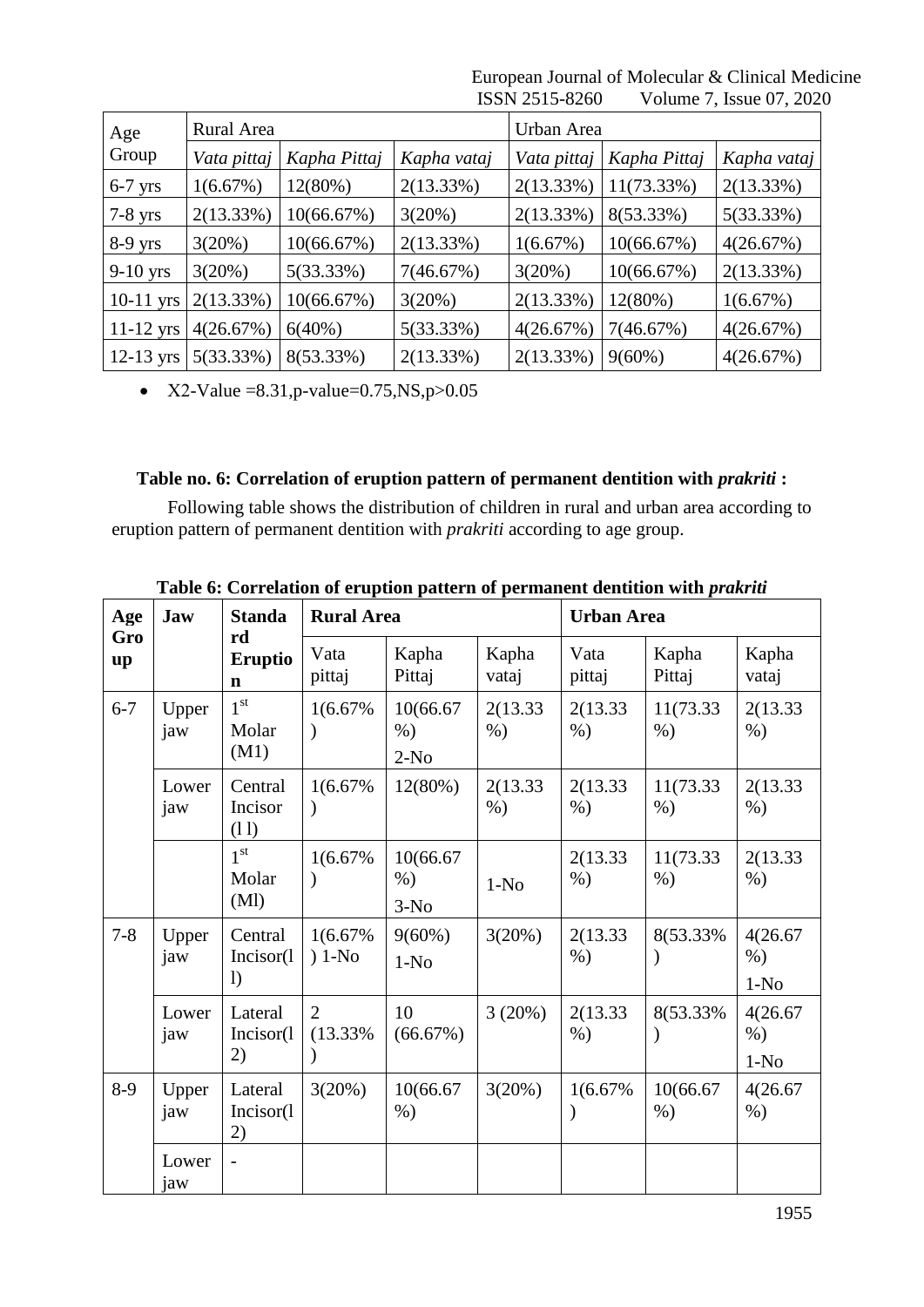European Journal of Molecular & Clinical Medicine<br>ISSN 2515-8260 Volume 7, Issue 07, 2020 Volume 7, Issue 07, 2020

| $9-$<br>10   | Upper<br>jaw |                              |                                     |                            |                   |                   |                   |                  |
|--------------|--------------|------------------------------|-------------------------------------|----------------------------|-------------------|-------------------|-------------------|------------------|
|              | Lower<br>jaw | Canine<br>(C)                | 3(20%)                              | 5(33.33%)                  | 6(40%)            | 3(20%)            | 10(66.67<br>$%$ ) | 3(20%)           |
| $10-$<br>11  | Upper<br>jaw | First<br>Premola<br>$r(P_1)$ | 2(13.33)<br>$%$ )                   | 10(66.67<br>$\%$ )         | 3(20%)            | 2(13.33)<br>$%$ ) | 12(80%)           | 1(6.67%)         |
|              | Lower<br>jaw | First<br>Premola<br>$r(P_1)$ | 1(6.67%)<br>$\mathcal{E}$<br>$1-N0$ | 10(66.67)<br>$%$ )         | 3(20%)            | 2(13.33)<br>$%$ ) | 12(80%)           | 1(6.67%)         |
| $11-$<br>12  |              | Second<br>Premola<br>r(P2)   | 4(26.67<br>$%$ )                    | 6(40%)                     | 5(33.33)<br>$%$ ) | 4(26.67<br>$%$ )  | 7(46.67%)         | 4(26.67<br>$%$ ) |
|              | Upper<br>jaw | Canine<br>(C)                | 2(13.33)<br>$%$ ) 2-No              | 6(40%)                     | 5(33.33)<br>$%$ ) | 4(26.67<br>$%$ )  | 7(46.67%)         | 4(26.67<br>$%$ ) |
|              | Lower<br>jaw | Second<br>Premola<br>r(P2)   | 4(26.67<br>$%$ )                    | 6(40%)                     | 5(33.33)<br>$%$ ) | 4(26.67<br>$%$ )  | 6(40%)            | 3(20%)<br>$1-N0$ |
| $12 -$<br>13 | Upper<br>jaw | Second<br>Molar<br>(M2)      | 4(26.67<br>$%$ ) 1-N <sub>0</sub>   | 8(53.33%)<br>$\mathcal{E}$ | 2(13.33)<br>$%$ ) | 2(13.33)<br>$%$ ) | $9(60\%)$         | 4(26.67<br>$%$ ) |
|              | Lower<br>jaw | Second<br>Molar<br>(M2)      | 4(26.67)<br>$%$ ) 1-N <sub>0</sub>  | 8(53.33%)                  | 2(13.33)<br>$%$ ) | 2(13.33)<br>$%$ ) | $9(60\%)$         | 4(26.67<br>$%$ ) |

# **Table no. 7: Distribution of children in rural and urban area according to eruption of**

| teeth            |           |                            |                   |                          |  |  |  |  |  |
|------------------|-----------|----------------------------|-------------------|--------------------------|--|--|--|--|--|
| <b>Age Group</b> | Jaw       | <b>Standard Eruption</b>   | <b>Rural Area</b> | <b>Urban Area</b>        |  |  |  |  |  |
|                  | Upper jaw | 1 <sup>st</sup> Molar (M1) | $15(100\%)$       | $15(100\%)$              |  |  |  |  |  |
| $6-7$ yrs        | Lower jaw | Central Incisor (11)       | 15(100%)          | 15(100%)                 |  |  |  |  |  |
|                  |           | 1 <sup>st</sup> Molar (Ml) | 15(100%)          | $15(100\%)$              |  |  |  |  |  |
| $7-8$ yrs        | Upper jaw | Central Incisor(1)         | 14(93.33%)        | 14(93.33%)               |  |  |  |  |  |
|                  | Lower jaw | Lateral Incisor $(1 2)$    | 14(93.33%)        | 14(93.33%)               |  |  |  |  |  |
|                  | Upper jaw | Lateral Incisor(12)        | 15(100%)          | $15(100\%)$              |  |  |  |  |  |
| $8-9$ yrs        | Lower jaw | $\overline{a}$             |                   |                          |  |  |  |  |  |
|                  | Upper jaw | $\overline{\phantom{0}}$   |                   | $\overline{\phantom{a}}$ |  |  |  |  |  |
| $9-10$ yrs       | Lower jaw | Canine $(C)$               | 15(100%)          | $15(100\%)$              |  |  |  |  |  |
| $10-11$ yrs      | Upper jaw | First Premolar (P 1)       | 15(100%)          | $15(100\%)$              |  |  |  |  |  |
|                  | Lower jaw | First Premolar (P 1)       | $15(100\%)$       | $15(100\%)$              |  |  |  |  |  |